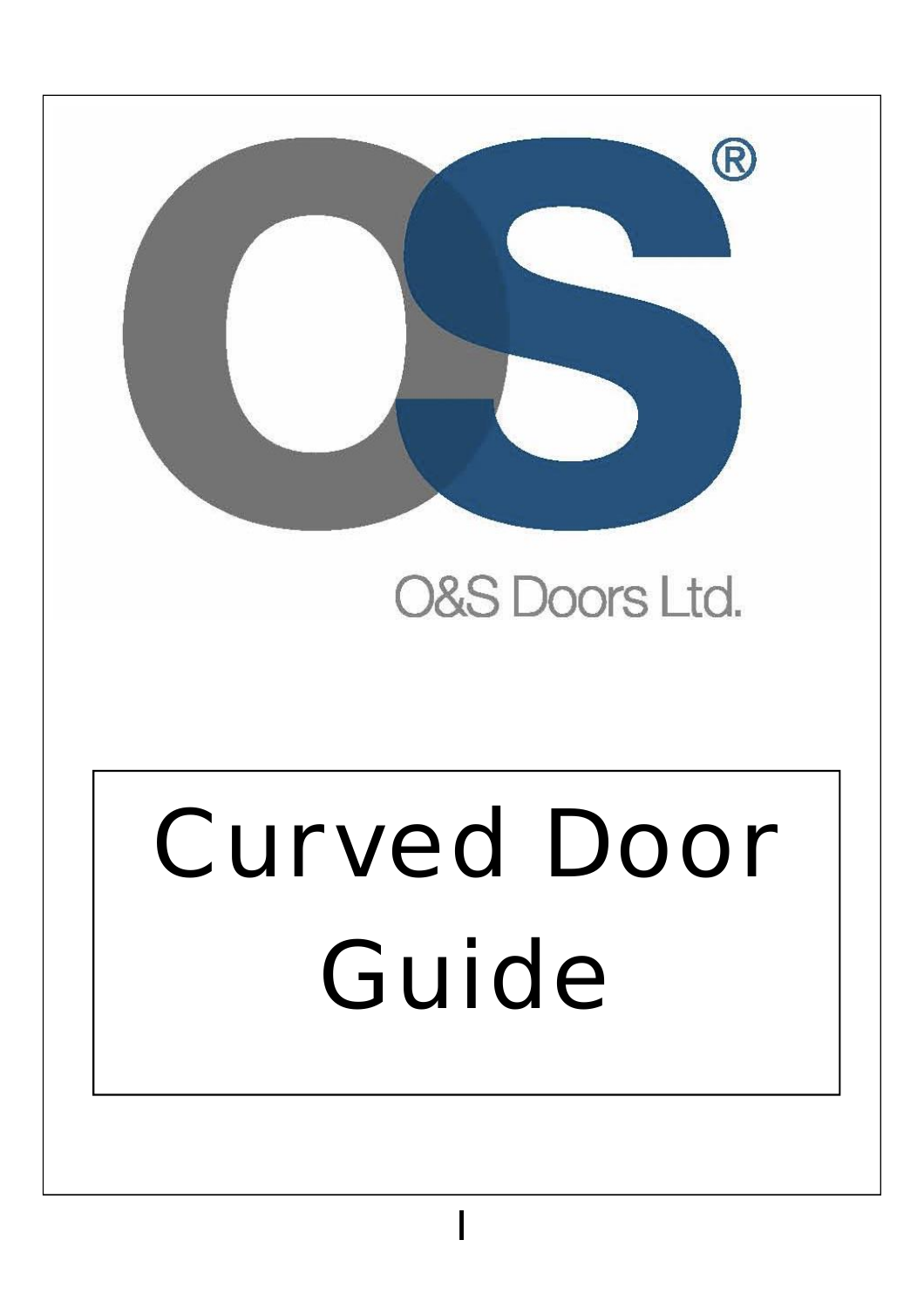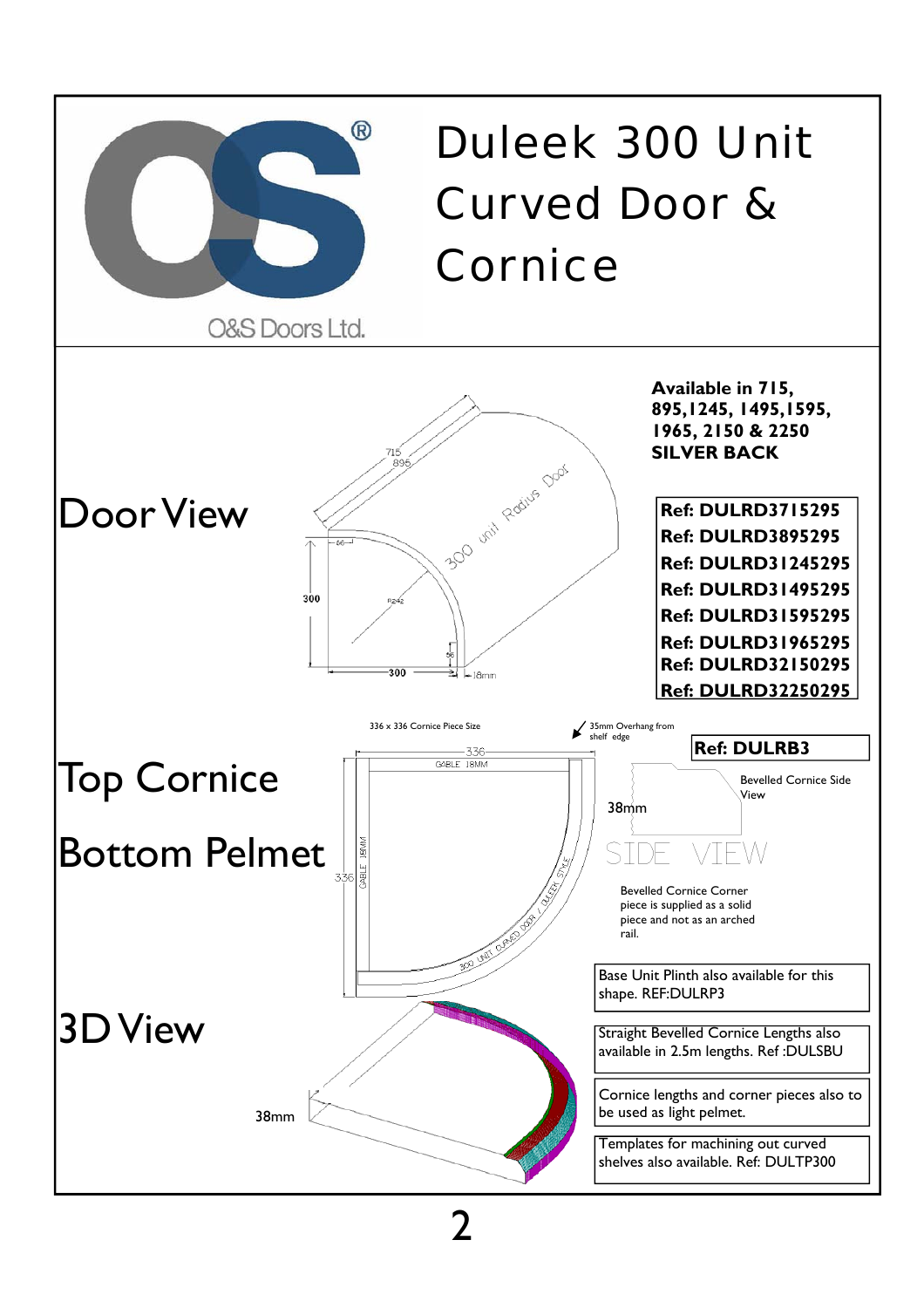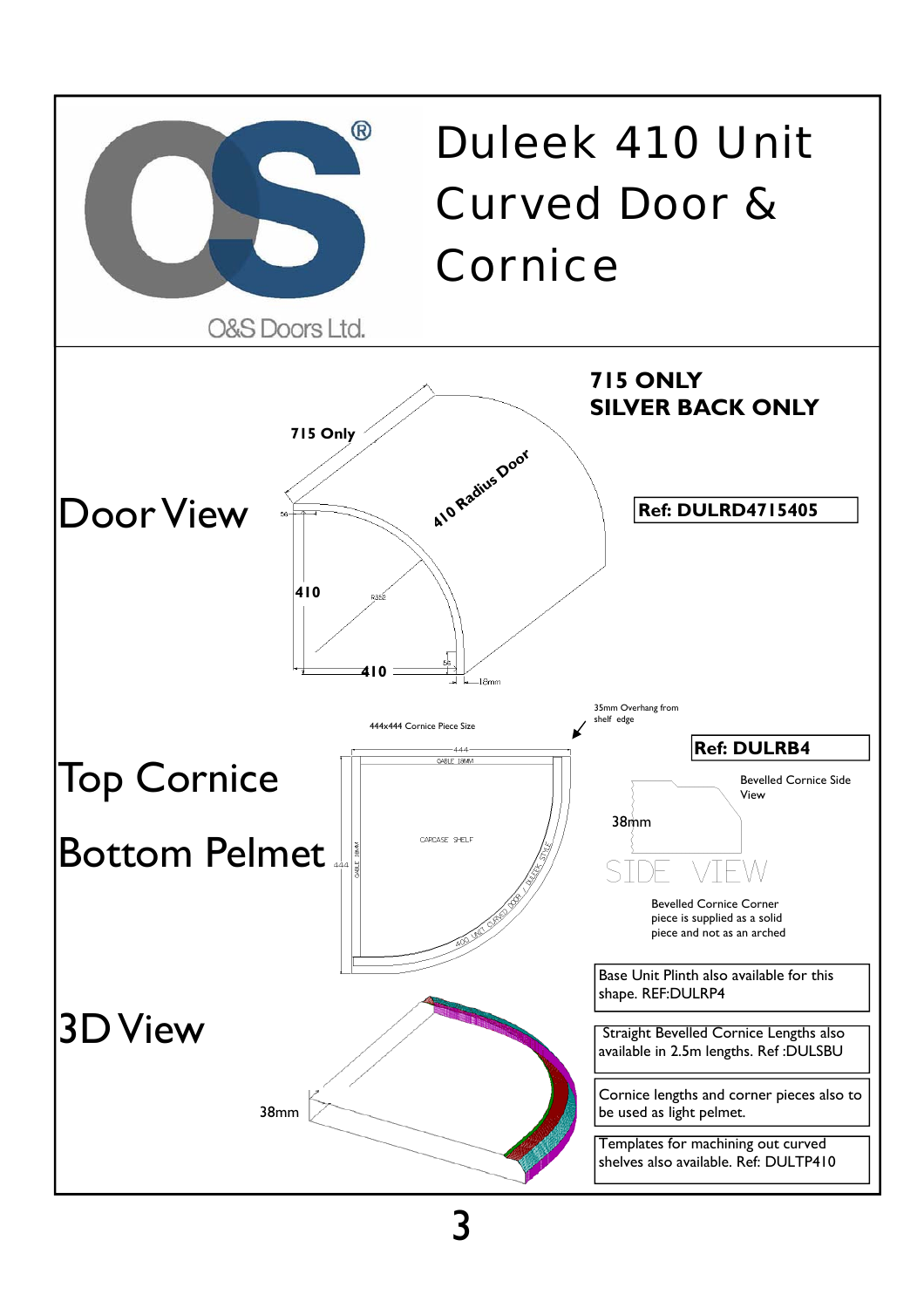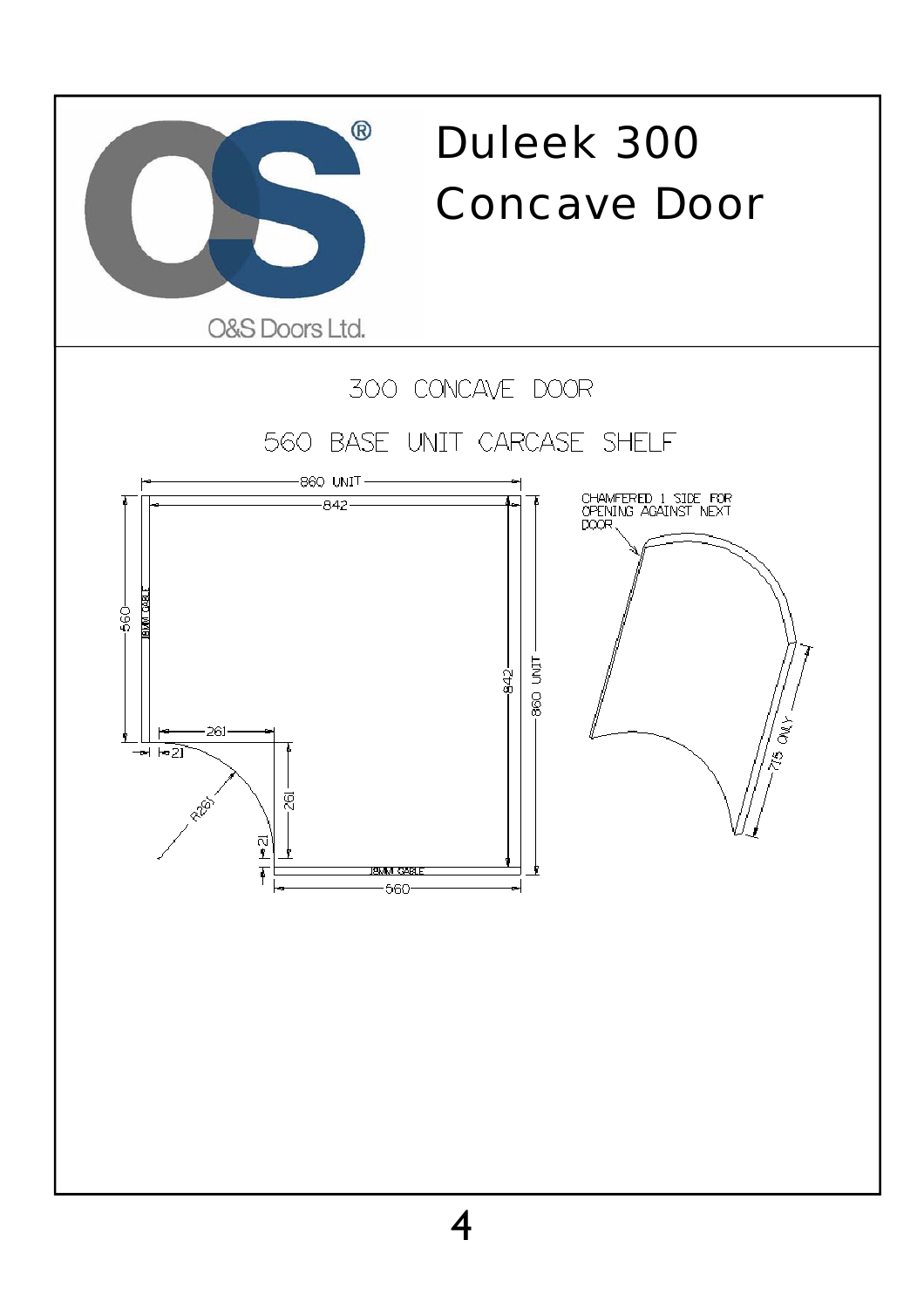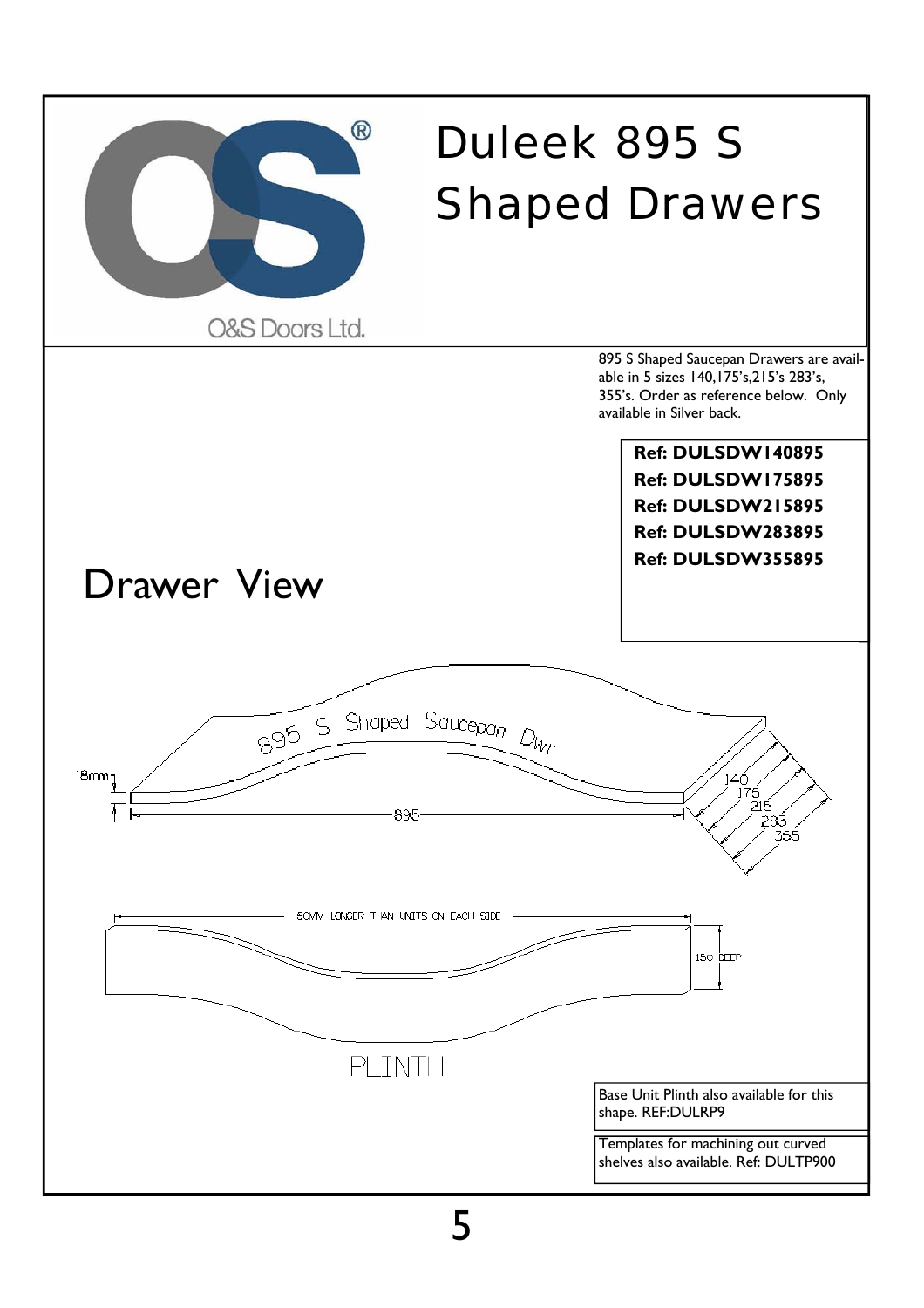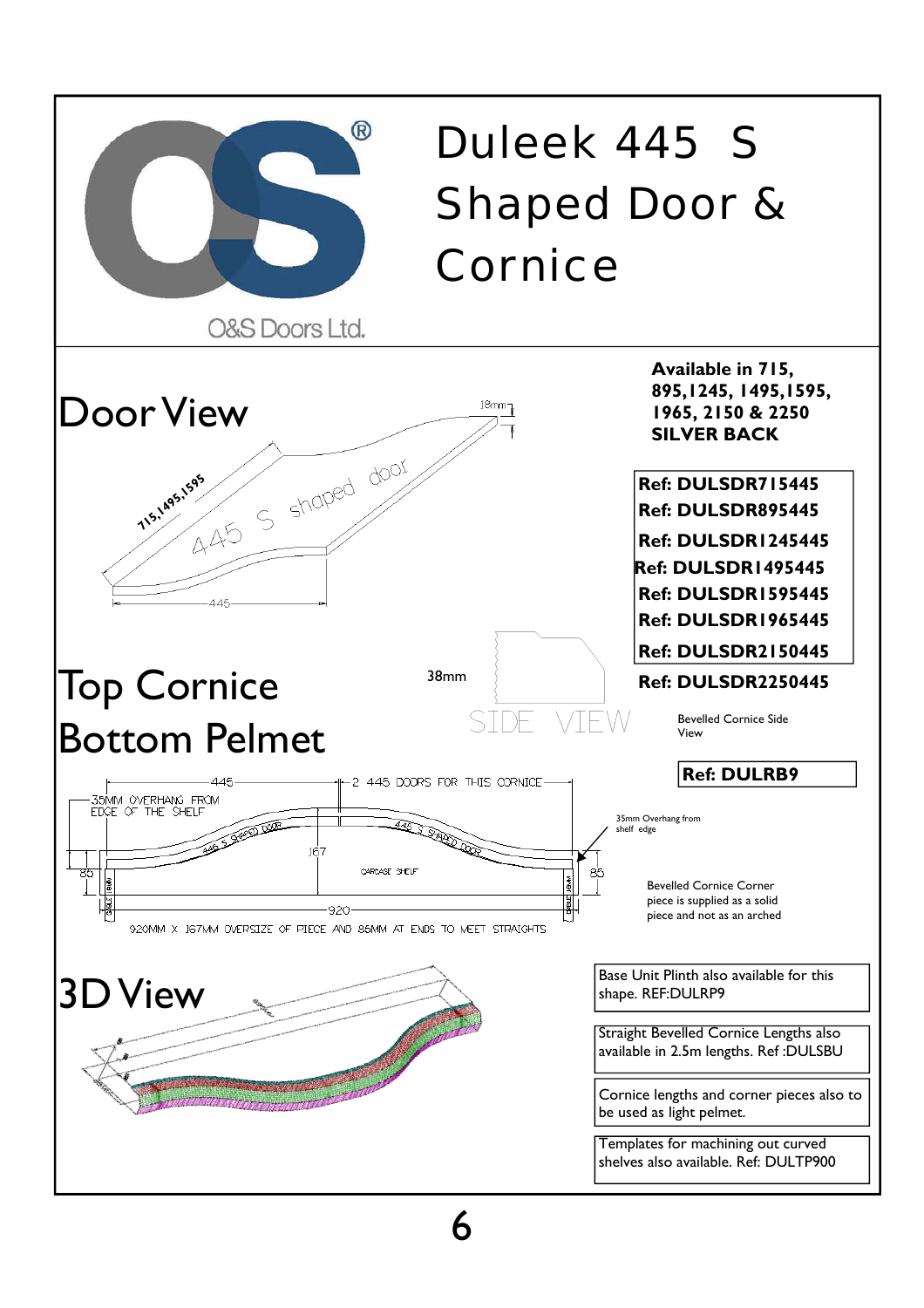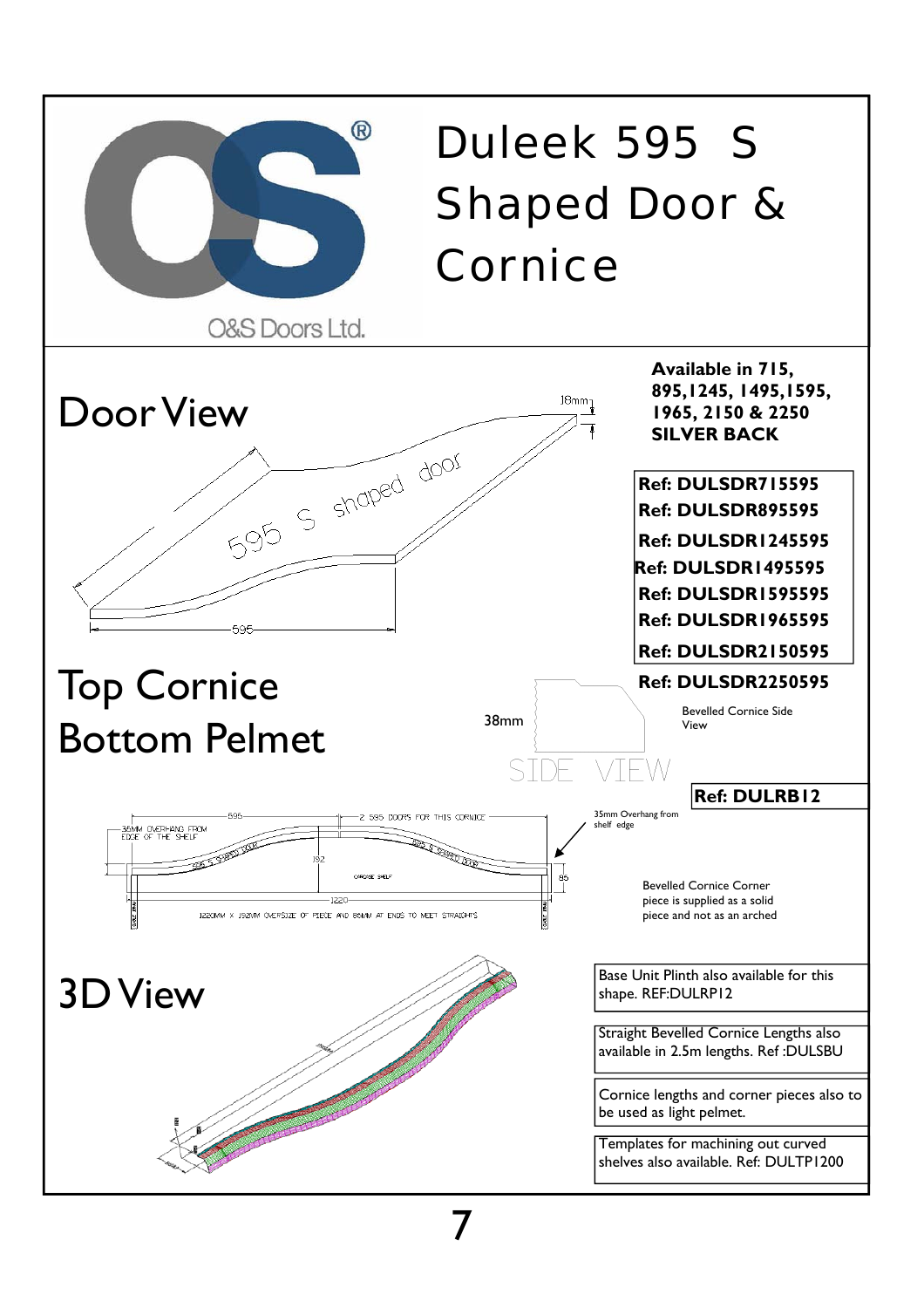

8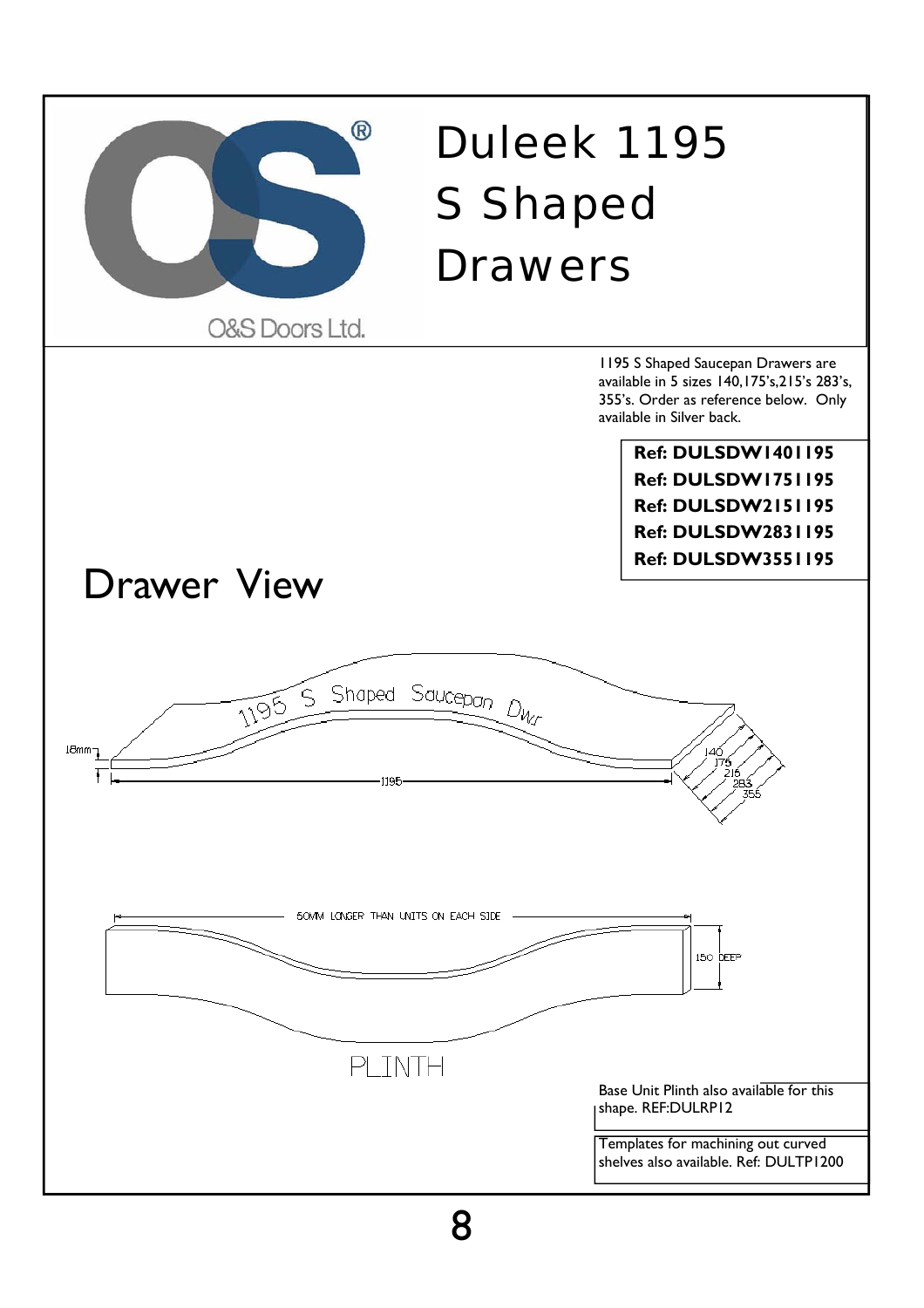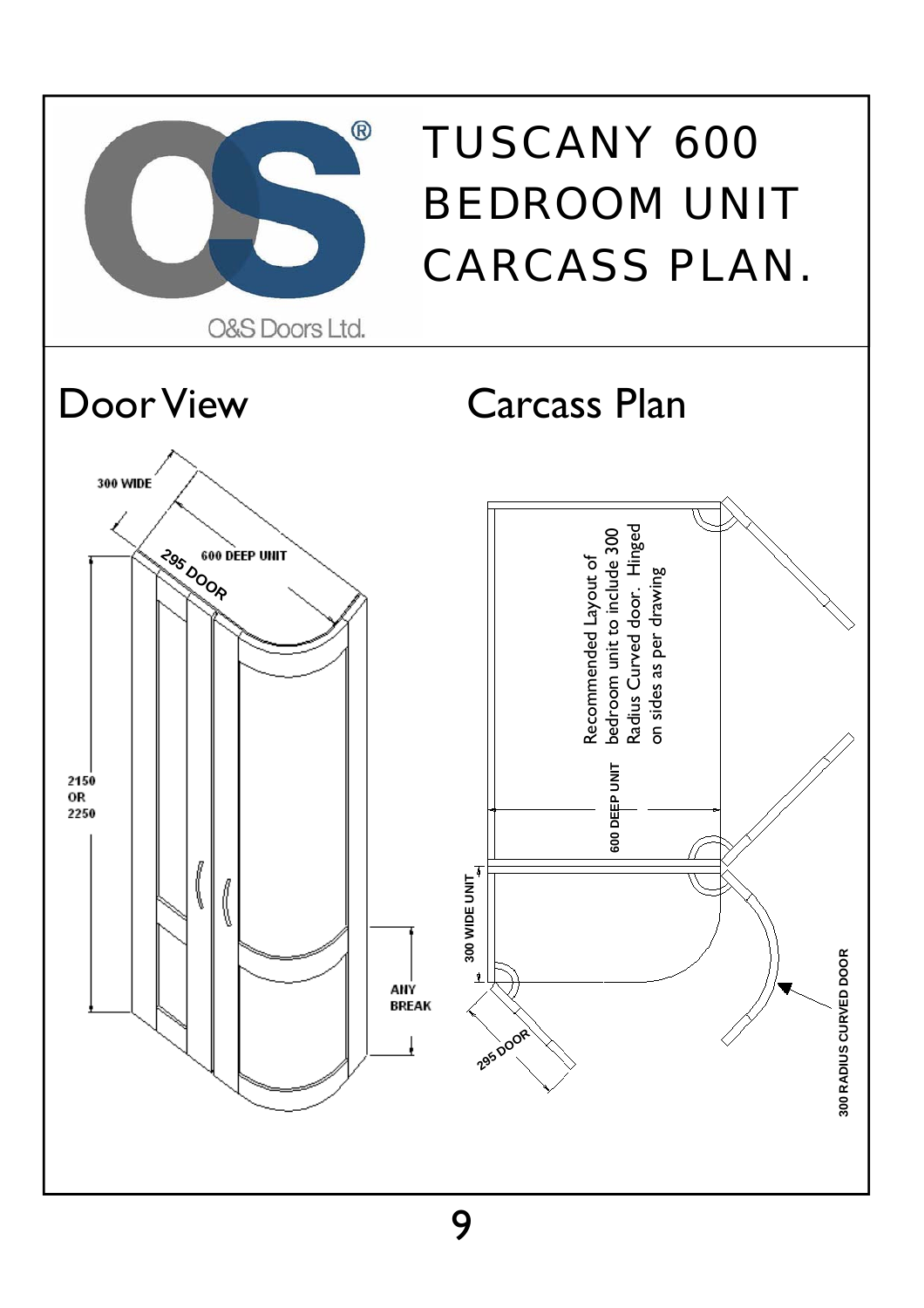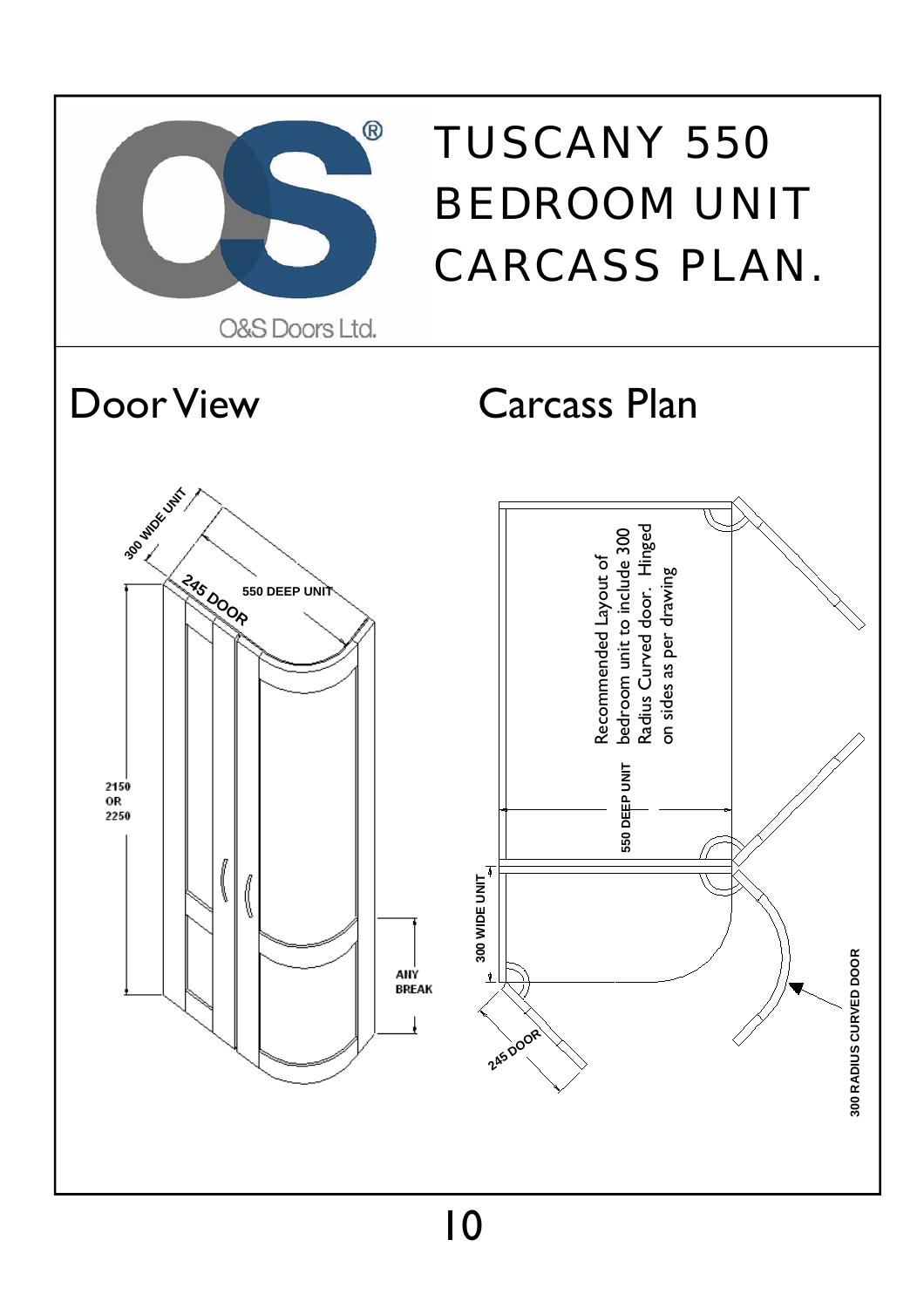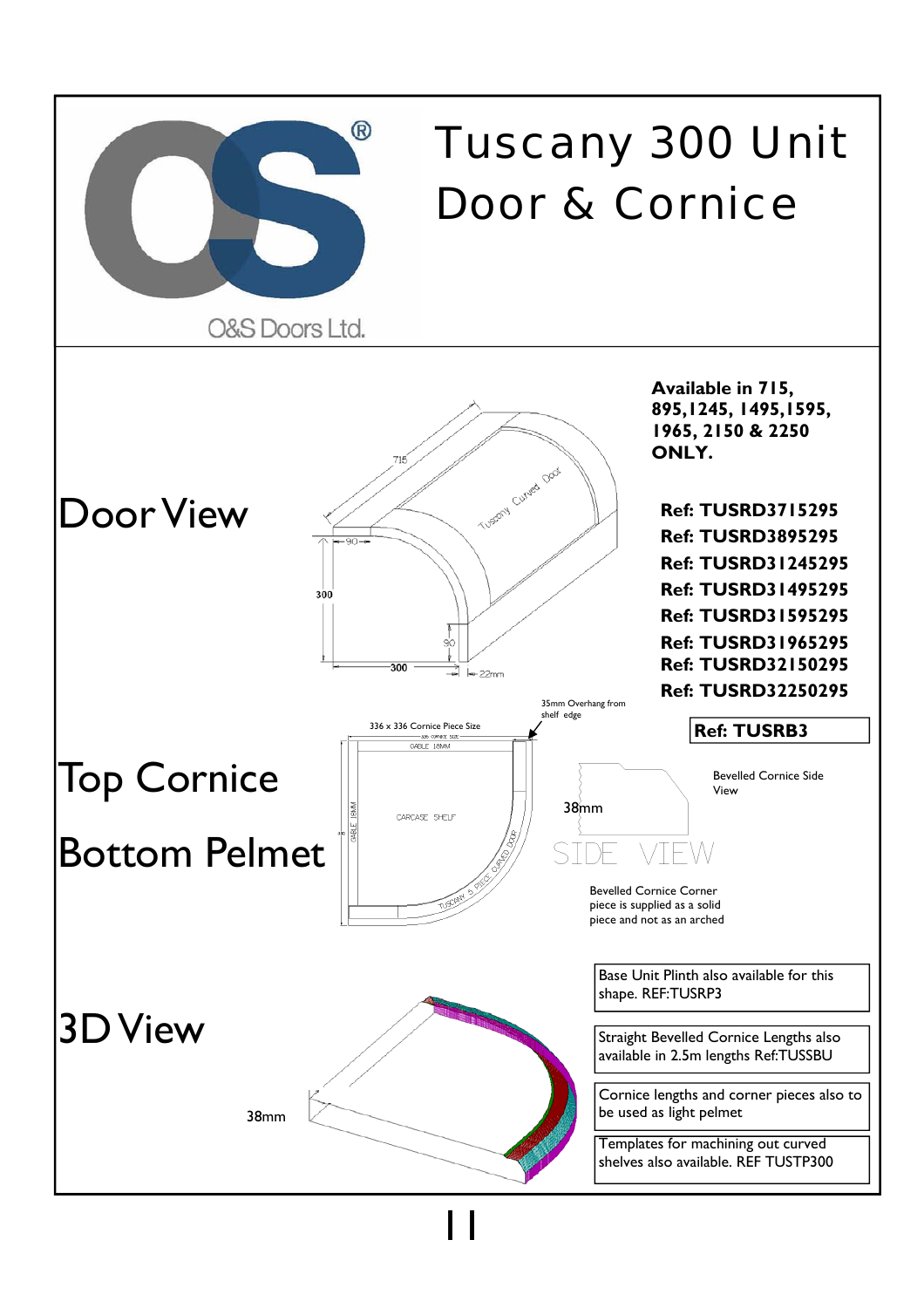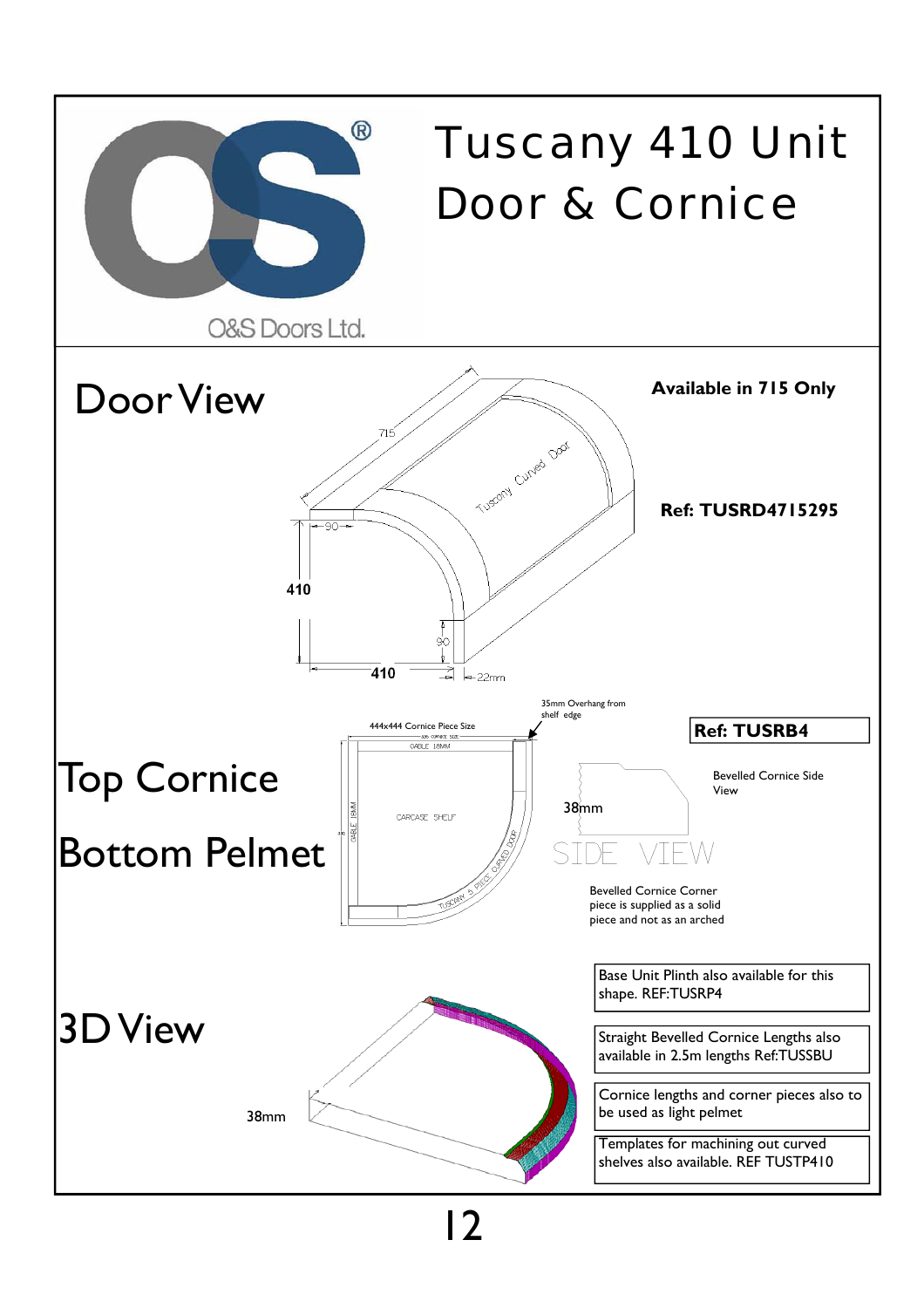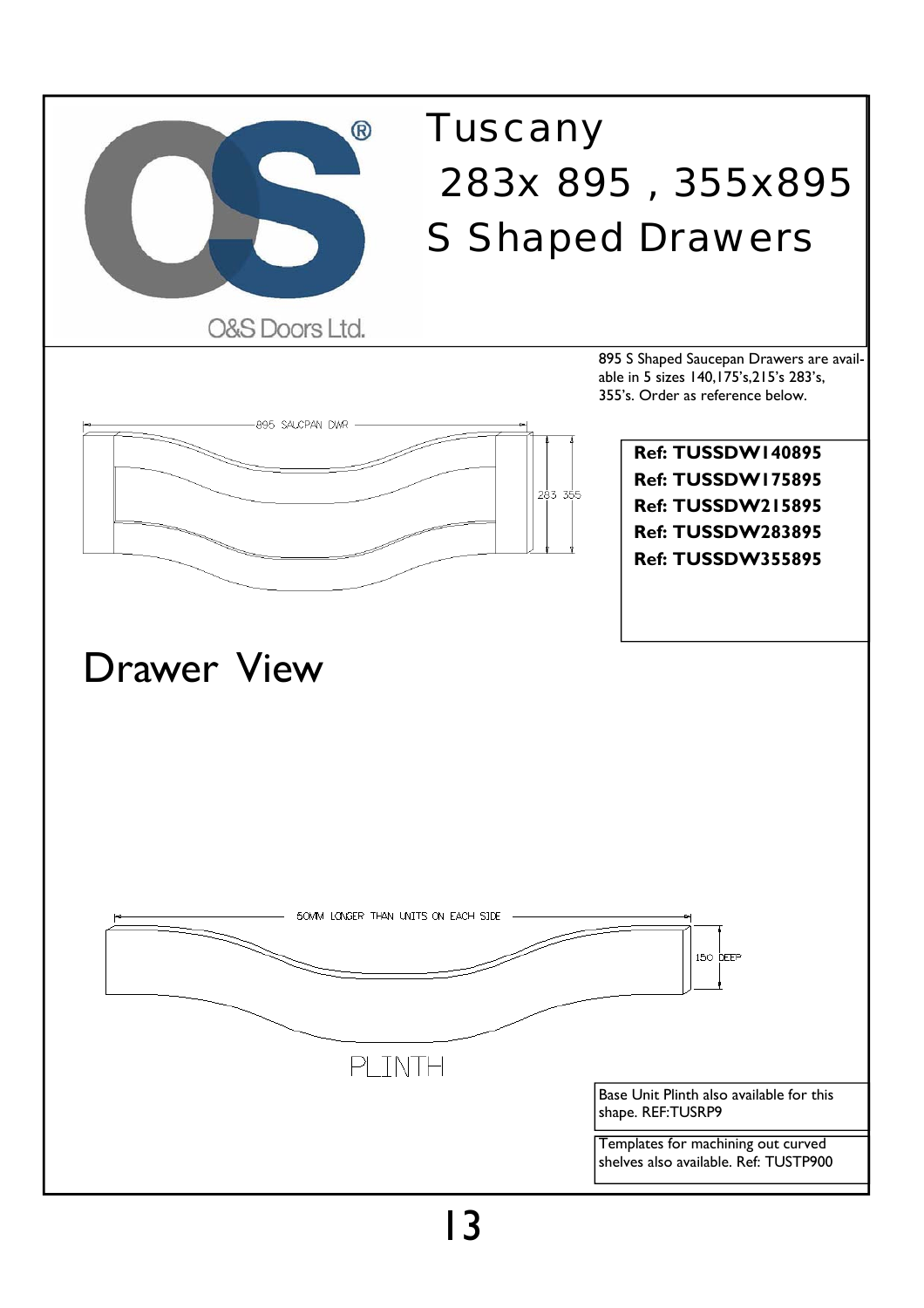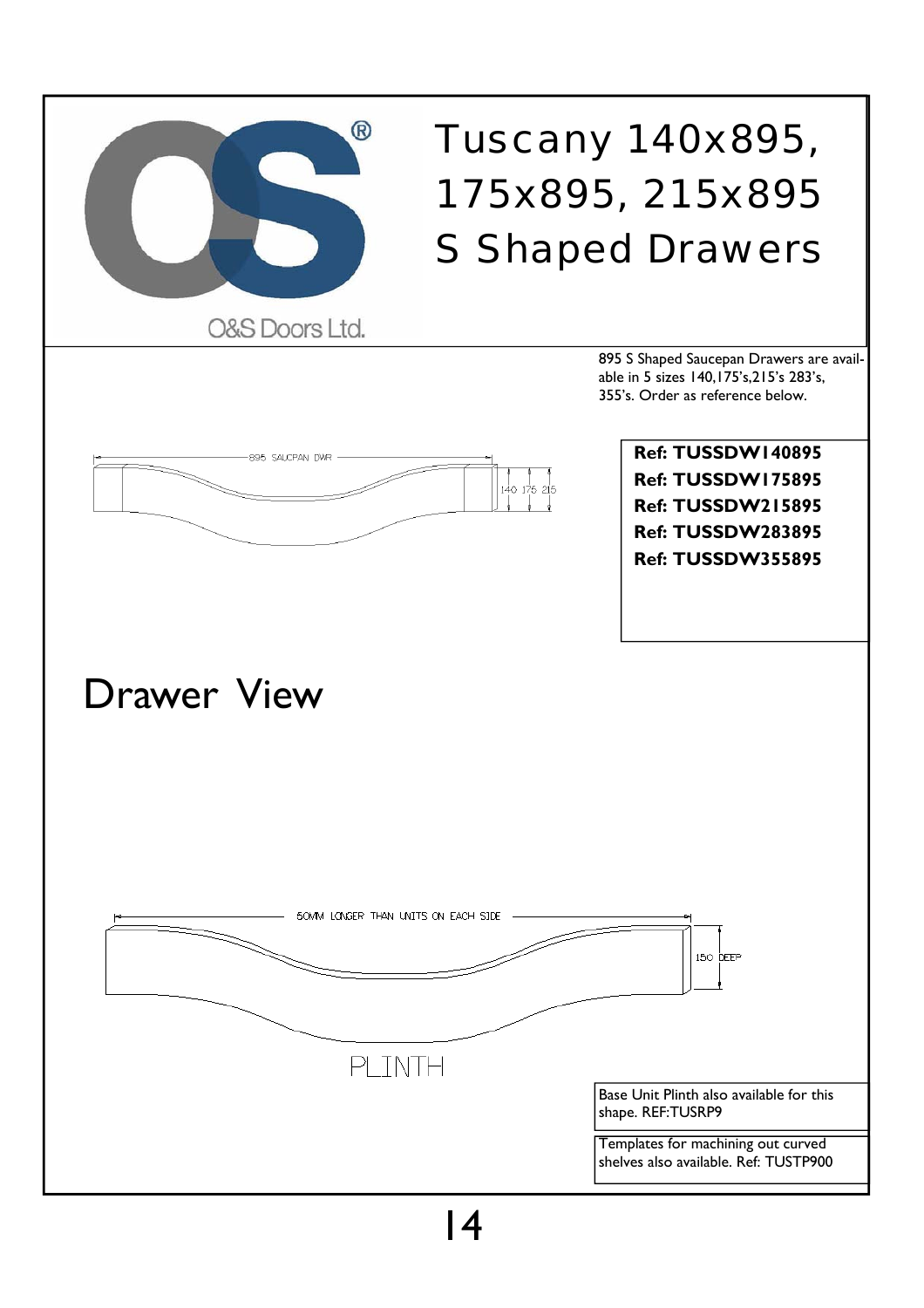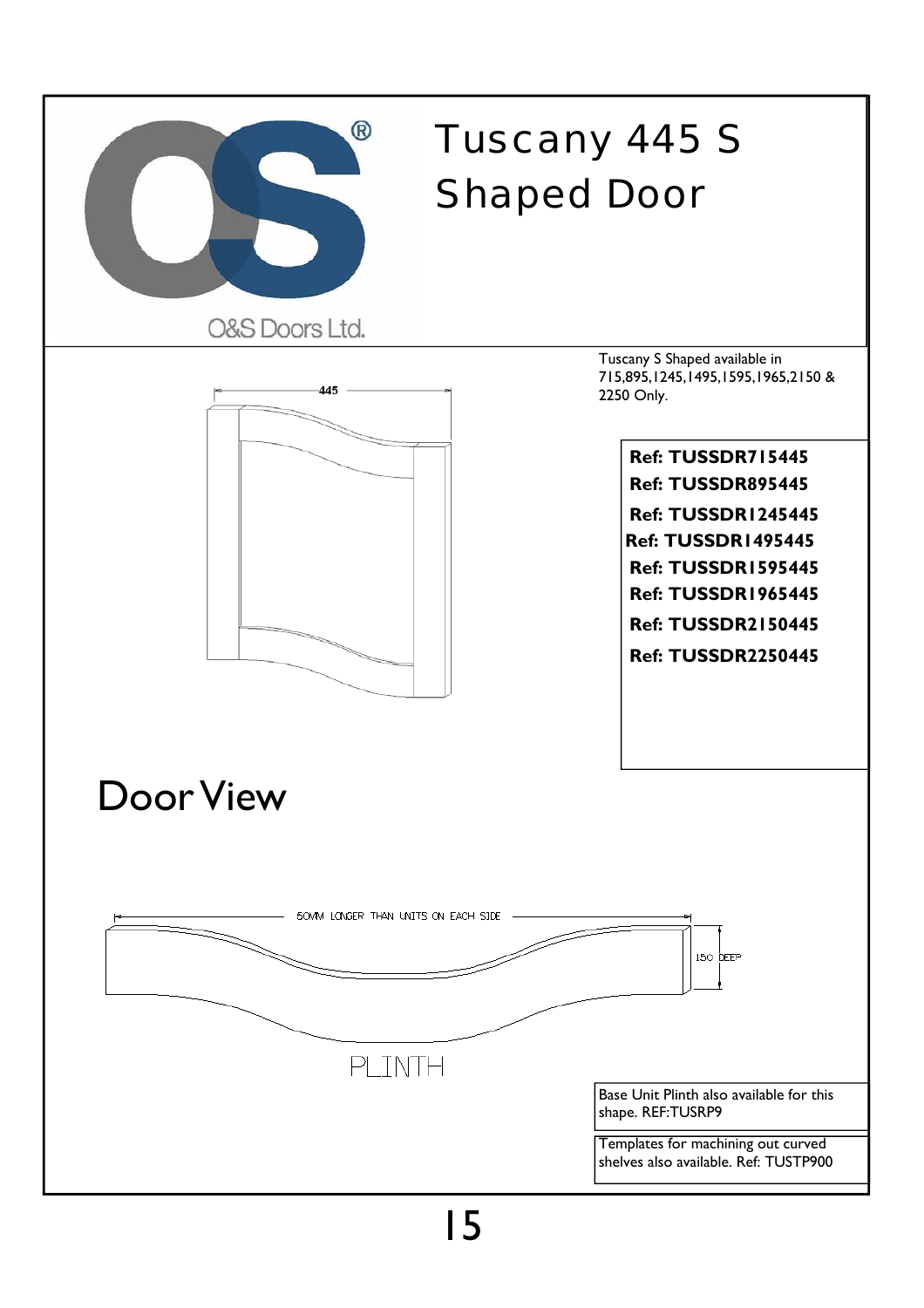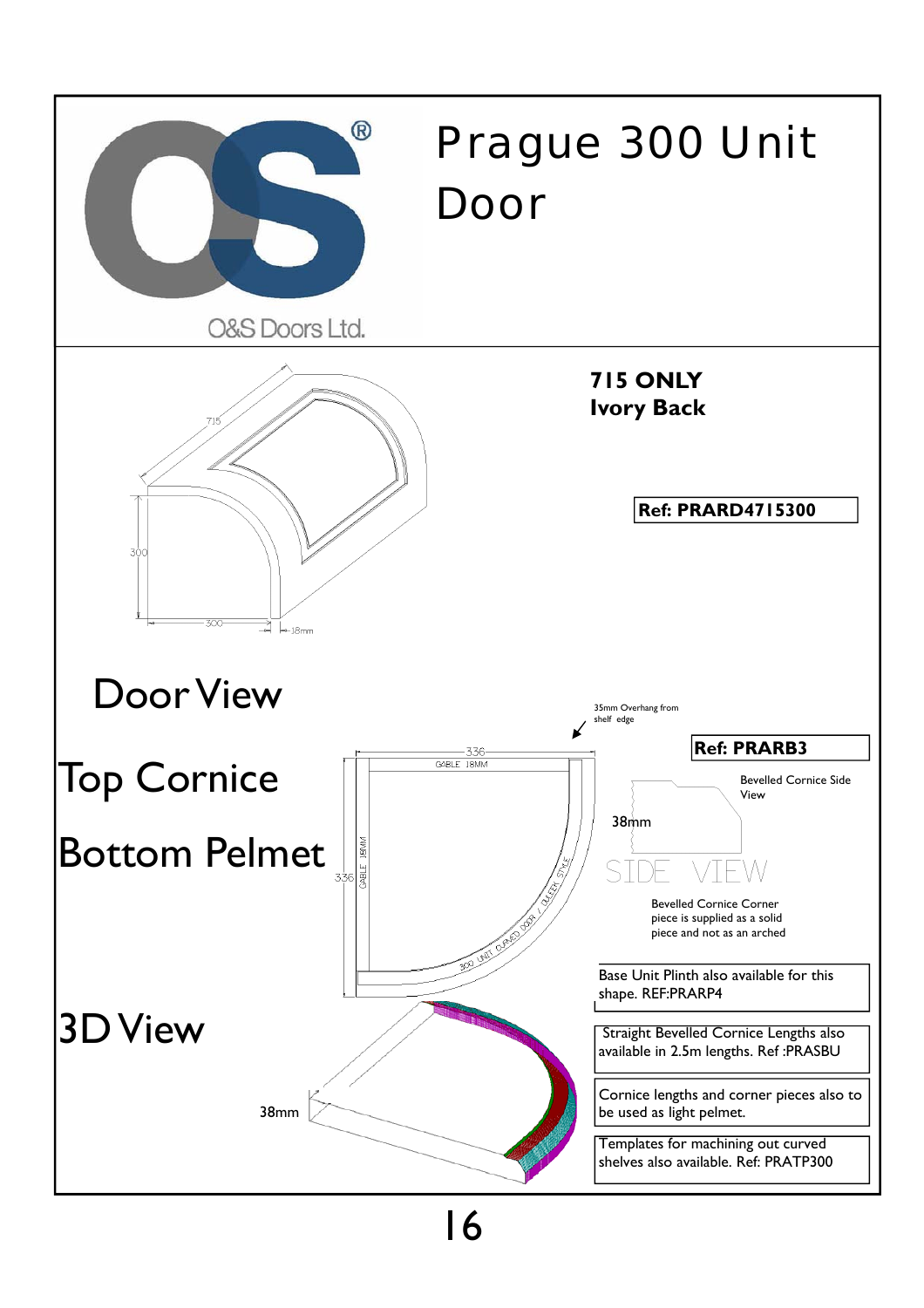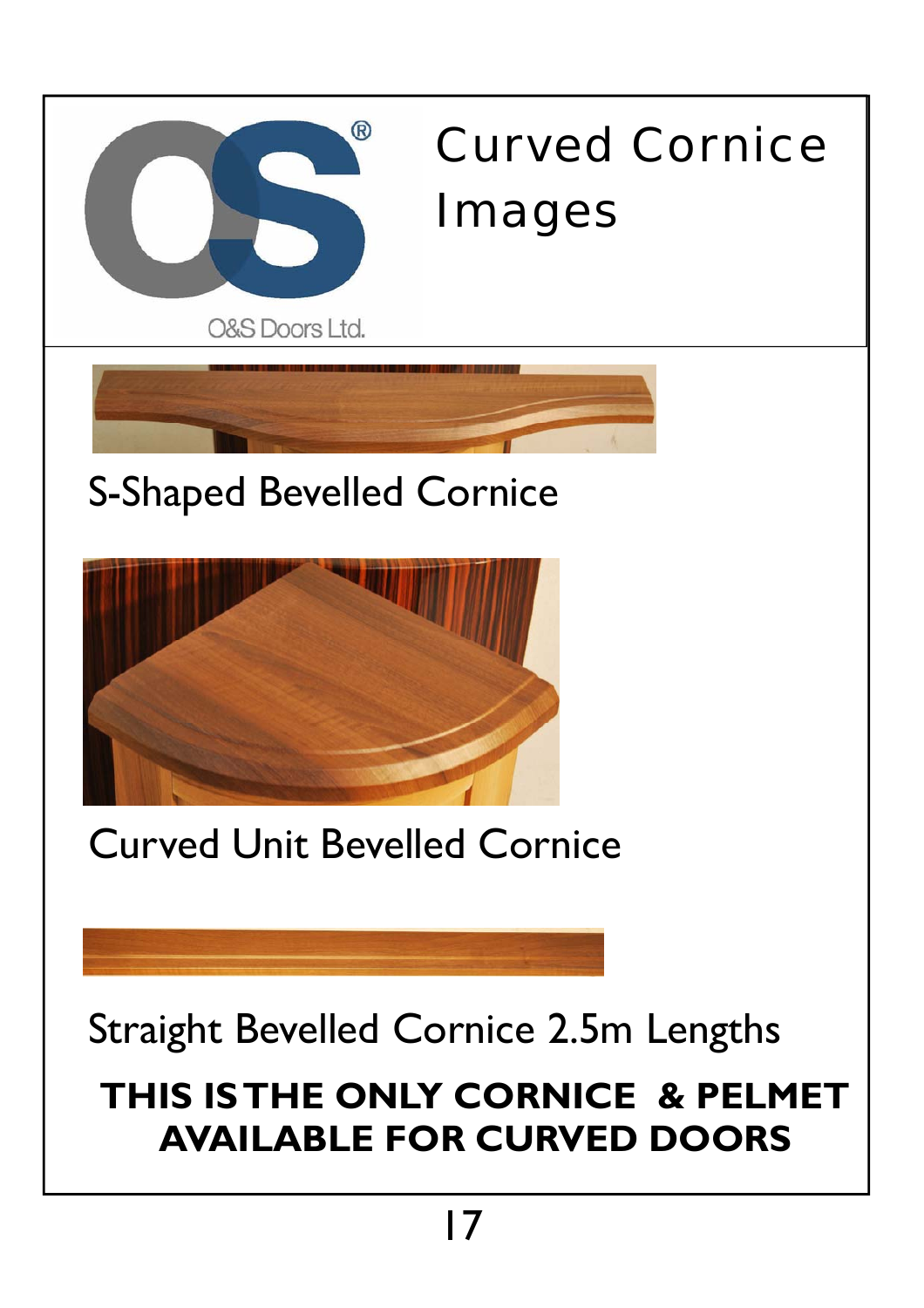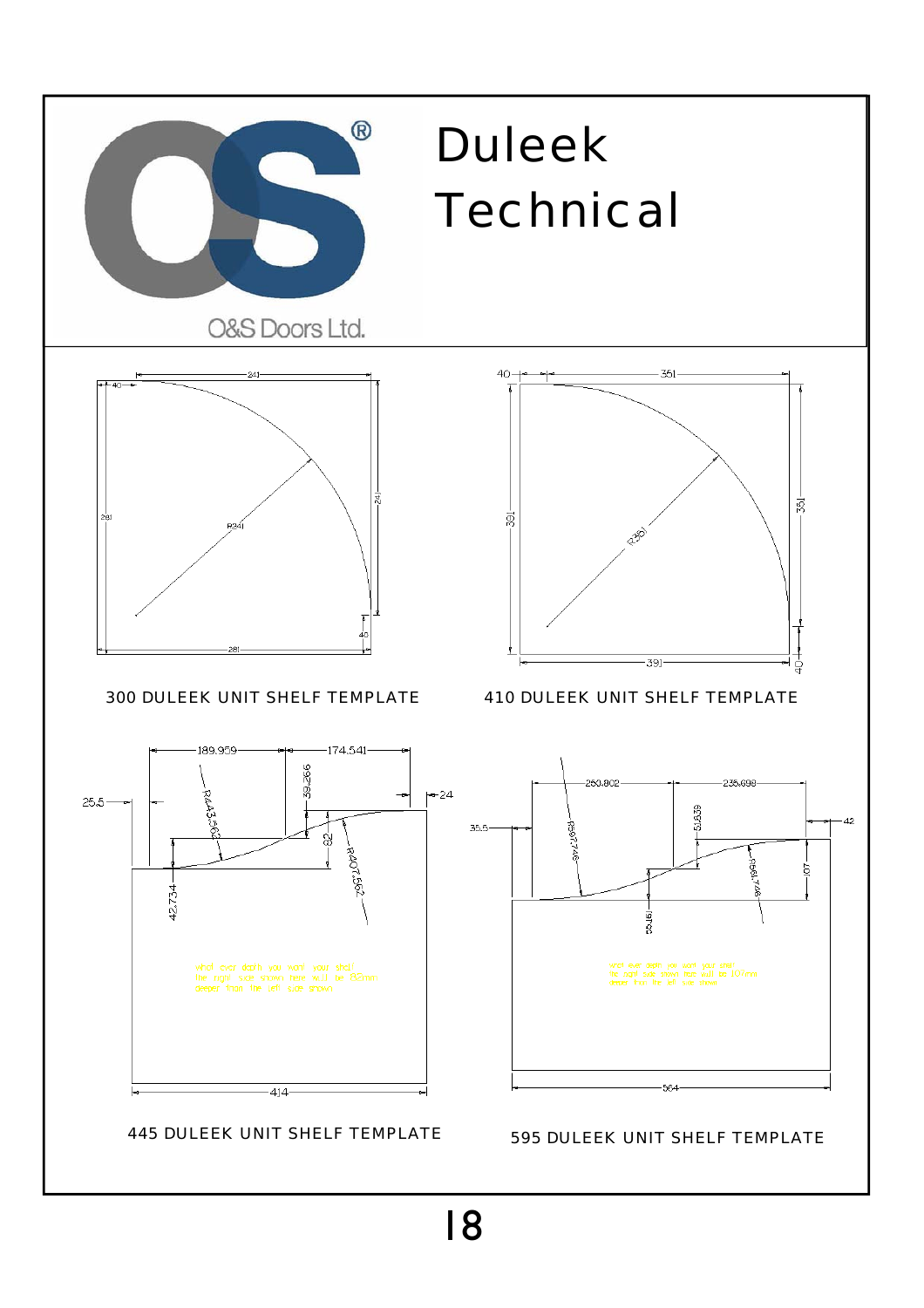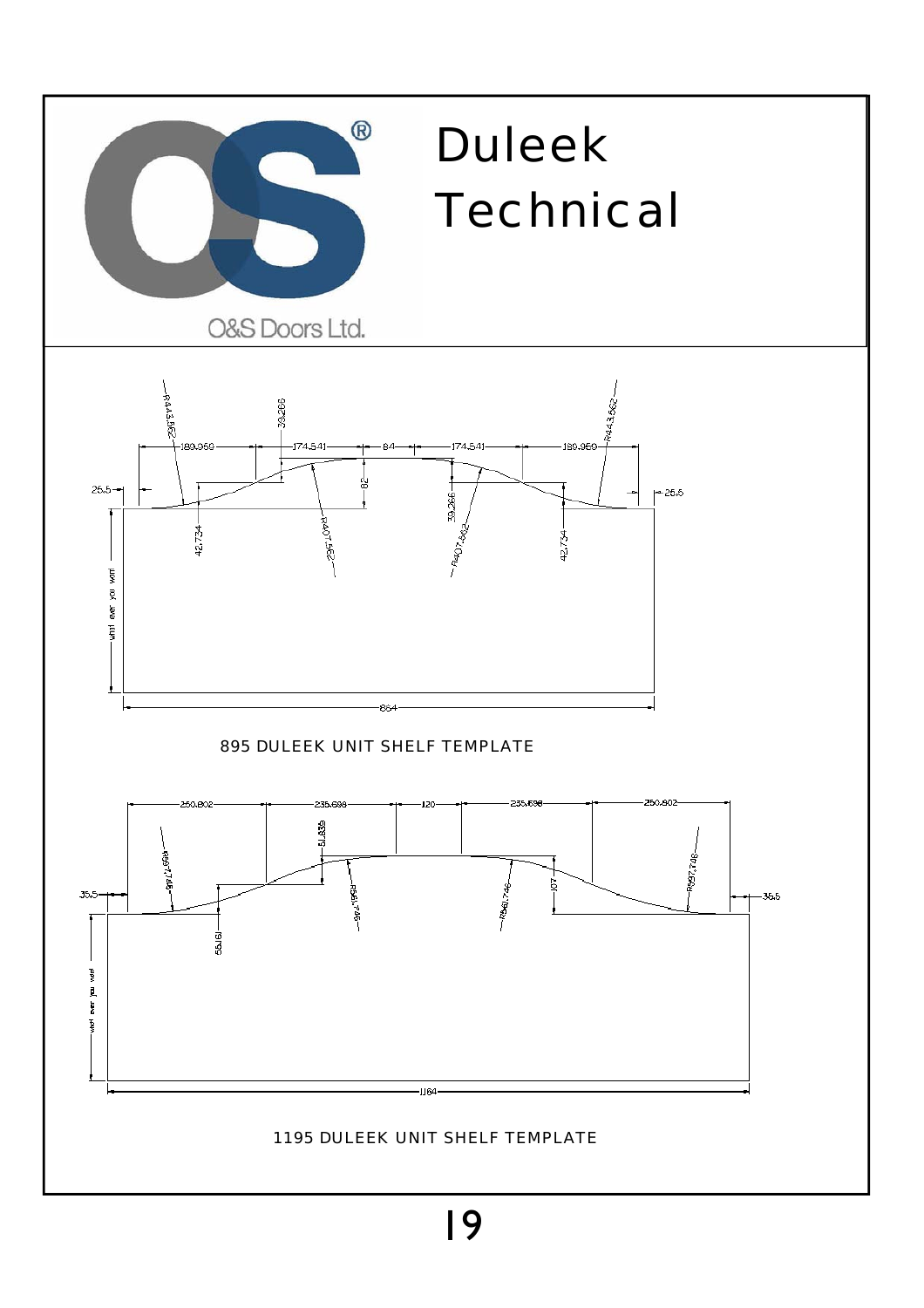